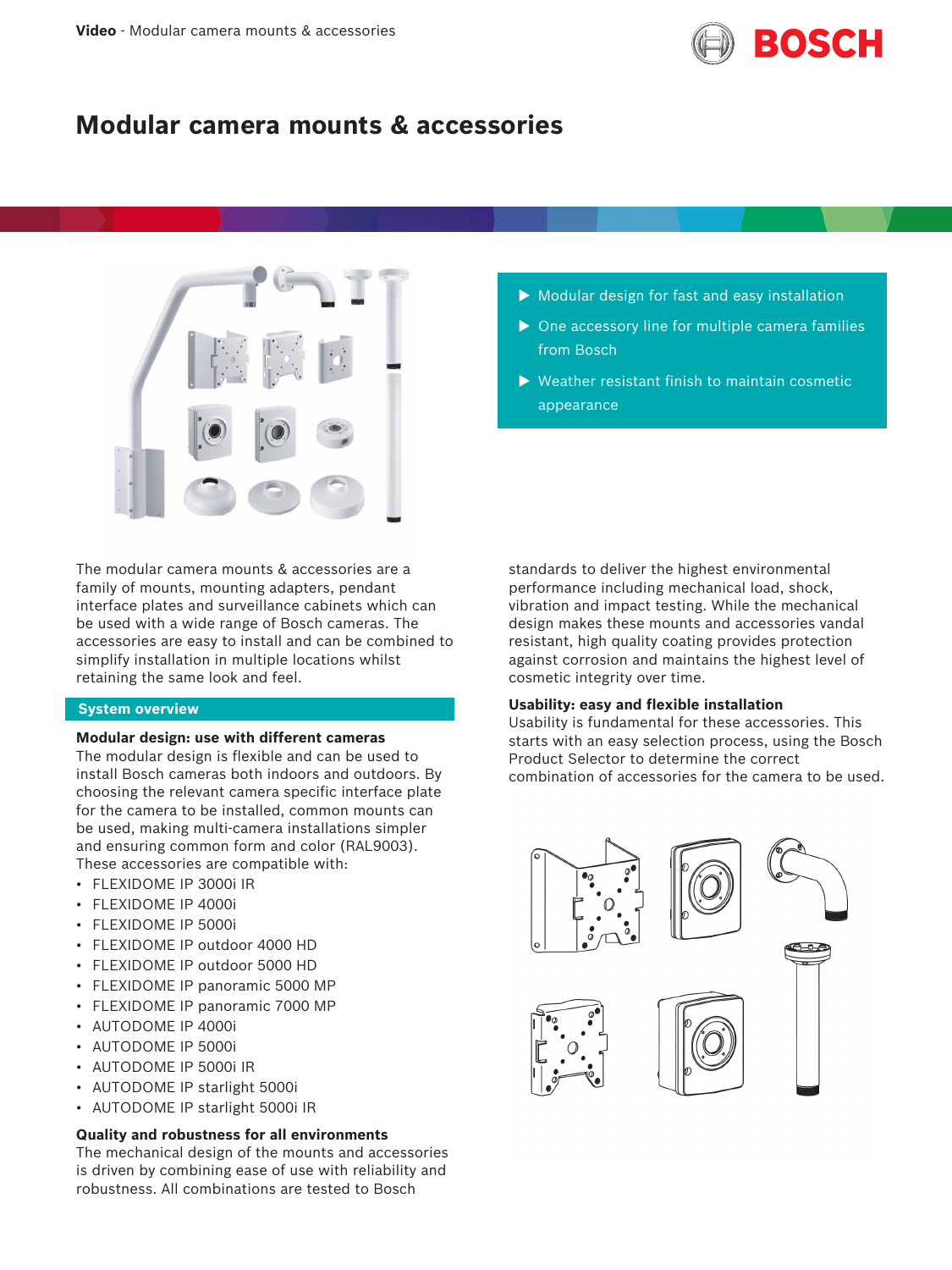Depending on the installation scenario a wall mount, ceiling mount or roof mount can be used. Further options include pole mount and corner mount. The surveillance cabinet, wall mount plate and surface mount boxes offer extra flexibility to installers. A camera specific interface allows a range of cameras to be used with these mounting options.

### **Pendant interface plate**

Each compatible camera has its own pendant interface plate. These adapters are designed especially for use with the modular accessories. It provides a safe and robust solution to mount the chosen camera to the NDA-U-WMT wall mount, the NDA-U-PMT pipe mount or the NDA-U-RMT parapet mount.

# **Pendant wall mount**



The pendant wall mount supports multiple installation scenarios including direct installation to a wall, pole or corner through the use of a suitable adapter. The integrated swivel function ensures the installed camera is always level. The mount allows easy cable management or it can be combined with additional surface mount boxes to cater for conduit connections. You can extend your installation with a surveillance cabinet to provide a power supply plus additional room to safely install extra hardware. Use a camera-specific interface plate to attach your camera to the mount.

#### **Pendant parapet mount**

The parapet mount can be used to install cameras on parapets, edges of a balcony wall or the side of bridges. These mounts are fitted to the inside or outside of a suitable wall and can be swiveled for ease of positioning and to make servicing of cameras simpler. An optional flat roof mount adapter (LTC9230/01) can be used for mounting on a flat surface.

# **Pendant pipe mounts**



The pendant pipe mount and short pendant pipe mount allow the installation of a camera suspended from a ceiling. For high ceilings, the length of the pendant pipe mount can be extended by using an extension pipe.

The mounts support easy cable management or can be combined with an additional surface mount box for conduit connections.

You can extend your installation with a surveillance cabinet to provide a power supply plus additional room to safely install extra hardware.

Use a camera-specific interface plate to attach your camera to the mount.

## **Pole mount adapter**



This adapter allows the camera to be installed to a pole or mast. Once the adapter is attached to the pole, a wall mount and surveillance cabinet can be added to provide a full weatherproof installation option.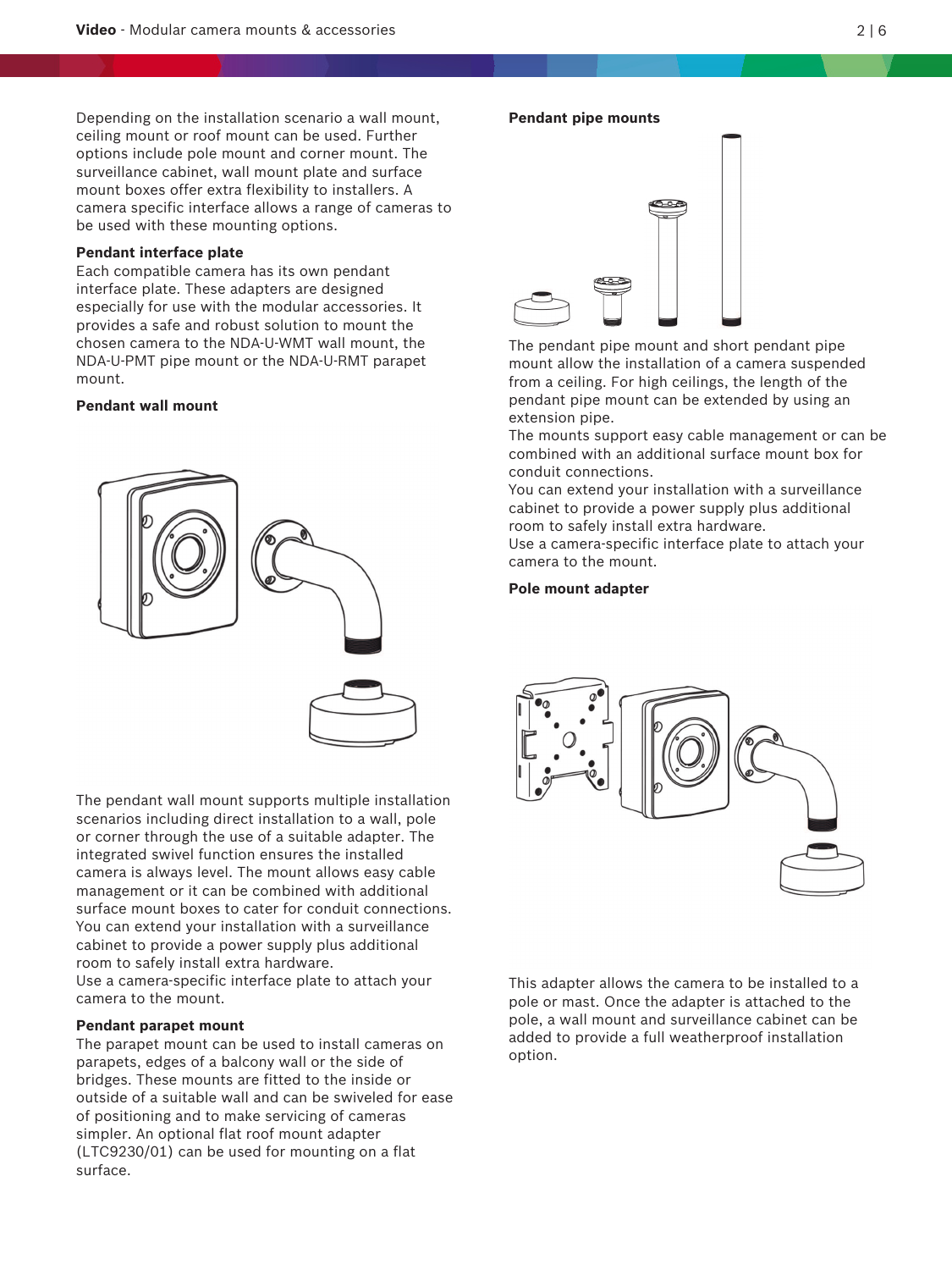

The corner mount adapter allows easy installation to the corner of a building. With the adapter fitted, a wall mount and surveillance cabinet can be added to provide a full weatherproof installation option.

### **Surveillance cabinets**

Bosch surveillance cabinets are designed to meet the power and electrical safety requirements for cameras used in outdoor security applications. The surveillance cabinets provide a power supply for situations without PoE. They are available without a transformer (for direct 24 VAC power input) and with either a 120 VAC or a 230 VAC transformer for mains supply. Each surveillance cabinet offers 100 Watt output with surge protection. The surveillance cabinet allows easy, direct interface for the wall mount. The full combination with wall mount is rated as IP66 and IK10. For more details about compatibility, refer to the Bosch Product Selector.

### **Fiber Optic Kits**

The VG4-SFPSCKT fiber optic kit is a unique media converter module for use with the surveillance cabinet. This media converter is designed to accept a wide range of 10/100 Mbps Small Form-factor Pluggable (SFP) modules for use with Multimode or Singlemode fiber with LC or SC connectors. The media converter module and SFP module can be installed directly into the surveillance cabinet to provide an integrated fiber optic solution. The fiber optic kits extend the range that the camera can receive commands and transmit video and data.

# **Technical specifications**

#### **Mechanical**

Standard Color White (RAL 9003)

#### **Mechanical**

Mounting To a wall, a pole, a corner, a parapet (roof)

#### **Ordering information**

**NDA-3050-PIP Pendant interface plate panoramic 5000** Pendant interface plate for FLEXIDOME IP panoramic 5000 MP. For outdoor and indoor Order number **NDA-3050-PIP | F.01U.334.192**

**NDA-U-PMT Pendant pipe mount, 12" (31cm)** Universal pipe mount for dome cameras, 31 cm, white Order number **NDA-U-PMT | F.01U.324.940**

**NDA-U-PMTE Pendant pipe extension, 20" (50cm)** Extension for universal pipe mount, 50 cm, white Order number **NDA-U-PMTE | F.01U.324.941**

**NDA-U-WMT Pendant wall mount**

Universal wall mount for dome cameras, white Order number **NDA-U-WMT | F.01U.324.939**

**NDA-4020-PIP Pendant interface plate AUTODOME 4000**

Pendant interface plate for AUTODOME IP 4000i. Order number **NDA-4020-PIP | F.01U.324.952**

**NDA-5030-PIP Pendant interface plate NDE-4/5000** Pendant interface plate for outdoor FLEXIDOME 4000i / 5000i.

Order number **NDA-5030-PIP | F.01U.324.951**

**NDA-5031-PIP Pendant interface plate NDI-4/5000** Pendant interface plate for indoor FLEXIDOME IP 4000i / 5000i.

Order number **NDA-5031-PIP | F.01U.329.708**

**NDA-5080-PIP Pendant interface plate, 148mm** Pendant interface plate for FLEXIDOME panoramic 5100i IR Order number **NDA-5080-PIP | F.01U.389.607**

**NDA-5080-TM Tilt mount 20-deg, 148mm** Tilt mount (20°) for FLEXIDOME IP 4000i / 5000i (IR) and FLEXIDOME panoramic 5100i IR camera families Order number **NDA-5080-TM | F.01U.389.606**

**NDA-7010-PIP Pendant interface plate for NIN-70112** Pendant interface plate for FLEXIDOME IP panoramic 7000.

Order number **NDA-7010-PIP | F.01U.325.039**

**NDA-8000-PIP Pendant interface plate, indoor** Pendant interface plate for FLEXIDOME IP 8000i and FLEXIDOME IP panoramic 6000/7000 outdoor. Order number **NDA-8000-PIP | F.01U.324.938**

**NDA-8000-PIPW Pendant interface plate, outdoor** Pendant interface plate including weather protector for FLEXIDOME IP 8000i and FLEXIDOME IP panoramic 6000/7000 outdoor.

Order number **NDA-8000-PIPW | F.01U.324.967**

**NDA-U-CMT Corner mount adapter** Universal corner mount, white Order number **NDA-U-CMT | F.01U.324.946**

**NDA-U-PA0 Surveillance cabinet 24VAC** Surveillance cabinet, 24 VAC input, 24 VAC output, IP66 Order number **NDA-U-PA0 | F.01U.324.947**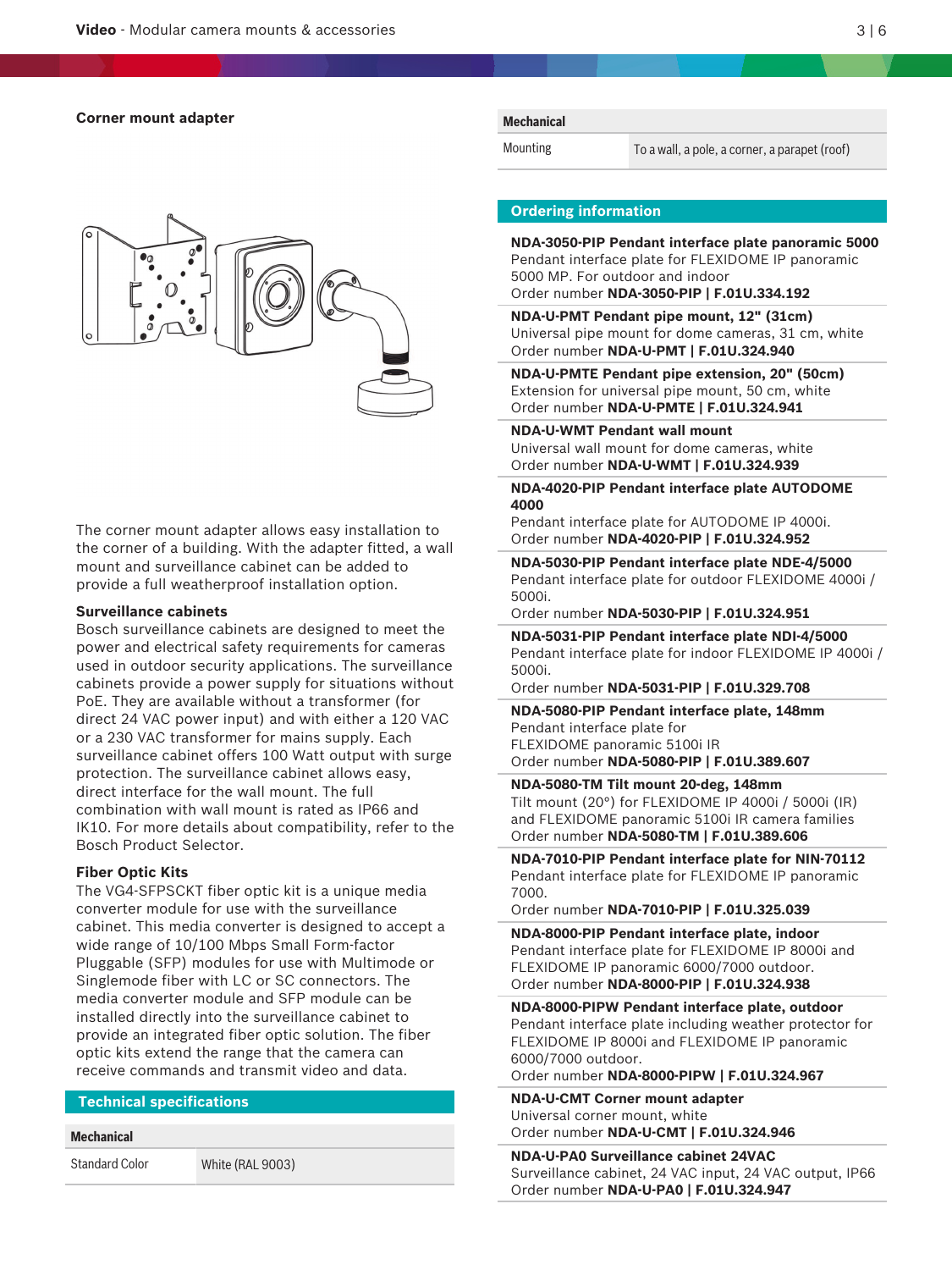**NDA-U-PA1 Surveillance cabinet 120VAC** Surveillance cabinet, 100 - 120 VAC 50/60 Hz input, 24 VAC output, IP66 Order number **NDA-U-PA1 | F.01U.324.948**

**NDA-U-PA2 Surveillance cabinet 230VAC** Surveillance cabinet, 230 VAC input, 24 VAC output, IP66 Order number **NDA-U-PA2 | F.01U.324.949**

**NDA-U-PMAL Pole mount adapter large** Universal pole mount adapter, white; large Order number **NDA-U-PMAL | F.01U.324.944**

**NDA-U-PMAS Pole mount adapter small** Pole mount adapter small Universal pole mount adapter, white; small. Order number **NDA-U-PMAS | F.01U.324.943**

**NDA-U-PMT Pendant pipe mount, 12" (31cm)** Universal pipe mount for dome cameras, 31 cm, white Order number **NDA-U-PMT | F.01U.324.940**

**NDA-U-PMTE Pendant pipe extension, 20" (50cm)** Extension for universal pipe mount, 50 cm, white Order number **NDA-U-PMTE | F.01U.324.941**

**NDA-U-PMTG Pendant pipe mount, gang box** Universal pipe mount, compatible with gang box installation for fixed dome cameras only, white Order number **NDA-U-PMTG | F.01U.358.359**

**NDA-U-PMTE Pendant pipe extension, 20" (50cm)** Extension for universal pipe mount, 50 cm, white Order number **NDA-U-PMTE | F.01U.324.941**

**NDA-U-PSMB Pendant wall/ceiling mount SMB** Surface mount box (SMB) for wall mount or pipe mount. Order number **NDA-U-PSMB | F.01U.324.942**

**NDA-5030-PIP Pendant interface plate NDE-4/5000** Pendant interface plate for outdoor FLEXIDOME 4000i / 5000i.

Order number **NDA-5030-PIP | F.01U.324.951**

**NDA-5031-PIP Pendant interface plate NDI-4/5000** Pendant interface plate for indoor FLEXIDOME IP 4000i / 5000i.

Order number **NDA-5031-PIP | F.01U.329.708**

**NDA-7010-PIP Pendant interface plate for NIN-70112** Pendant interface plate for FLEXIDOME IP panoramic 7000.

Order number **NDA-7010-PIP | F.01U.325.039**

**NDA-8000-PIP Pendant interface plate, indoor** Pendant interface plate for FLEXIDOME IP 8000i and FLEXIDOME IP panoramic 6000/7000 outdoor. Order number **NDA-8000-PIP | F.01U.324.938**

**NDA-8000-PIPW Pendant interface plate, outdoor** Pendant interface plate including weather protector for FLEXIDOME IP 8000i and FLEXIDOME IP panoramic 6000/7000 outdoor.

Order number **NDA-8000-PIPW | F.01U.324.967**

**NDA-U-PA0 Surveillance cabinet 24VAC**

Surveillance cabinet, 24 VAC input, 24 VAC output, IP66 Order number **NDA-U-PA0 | F.01U.324.947**

**NDA-U-PA1 Surveillance cabinet 120VAC**

Surveillance cabinet, 100 - 120 VAC 50/60 Hz input, 24 VAC output, IP66

Order number **NDA-U-PA1 | F.01U.324.948**

**NDA-U-PA2 Surveillance cabinet 230VAC**

Surveillance cabinet, 230 VAC input, 24 VAC output, IP66 Order number **NDA-U-PA2 | F.01U.324.949**

**NDA-U-WMP Wall mount plate** Back plate for universal wall mount, corner mount and pole mount, white, IP66

Order number **NDA-U-WMP | F.01U.324.950**

**NDA-U-PMTS Pendant pipe mount, 4" (11 cm)** Universal pendant pipe mount for dome cameras, 11 cm (4"), white

Order number **NDA-U-PMTS | F.01U.385.046**

**NDA-U-PSMB Pendant wall/ceiling mount SMB** Surface mount box (SMB) for wall mount or pipe mount. Order number **NDA-U-PSMB | F.01U.324.942**

**NDA-U-RMT Pendant parapet mount** Universal roof mount for dome cameras, white Order number **NDA-U-RMT | F.01U.324.945**

**LTC 9230/01 Parapet roof mount adapter** Flat Roof Mount Adapter for mounting a unit in an upright position on a flat surface. Order number **LTC 9230/01 | F.01U.503.630**

**VG4-A-PSU0 Power supply, 24VAC**

Power supply, 24 VAC input, for a PTZ camera in the AUTODOME Series. White, aluminum enclosure with cover, rated IP66 and IK 08. 100 W output. Order number **VG4-A-PSU0 | F.01U.261.376**

**VG4-A-PSU1 PSU, 120VAC, for AUTODOME, MIC7000** Power supply for AUTODOME 7000, MIC IP cameras without illuminators. 120VAC in, 24VAC out Order number **VG4-A-PSU1 | F.01U.261.377 F.01U.009.667 F.01U.081.593**

#### **VG4-A-PSU2 Power supply, 230VAC, AUTODOME, MIC7000**

Power supply for AUTODOME 7000, MIC IP cameras without illuminators. 230VAC in, 24VAC out Order number **VG4-A-PSU2 | F.01U.009.668**

**F.01U.096.639 F.01U.097.433 F.01U.081.604 F.01U.261.378**

**NDA-5030-PIP Pendant interface plate NDE-4/5000** Pendant interface plate for outdoor FLEXIDOME 4000i / 5000i.

Order number **NDA-5030-PIP | F.01U.324.951**

**NDA-3050-PIP Pendant interface plate panoramic 5000** Pendant interface plate for FLEXIDOME IP panoramic 5000 MP. For outdoor and indoor Order number **NDA-3050-PIP | F.01U.334.192**

**NDA-U-WMP Wall mount plate**

Back plate for universal wall mount, corner mount and pole mount, white, IP66

Order number **NDA-U-WMP | F.01U.324.950**

**NDA-U-WMT Pendant wall mount** Universal wall mount for dome cameras, white Order number **NDA-U-WMT | F.01U.324.939**

**NDA-U-CMT Corner mount adapter** Universal corner mount, white Order number **NDA-U-CMT | F.01U.324.946**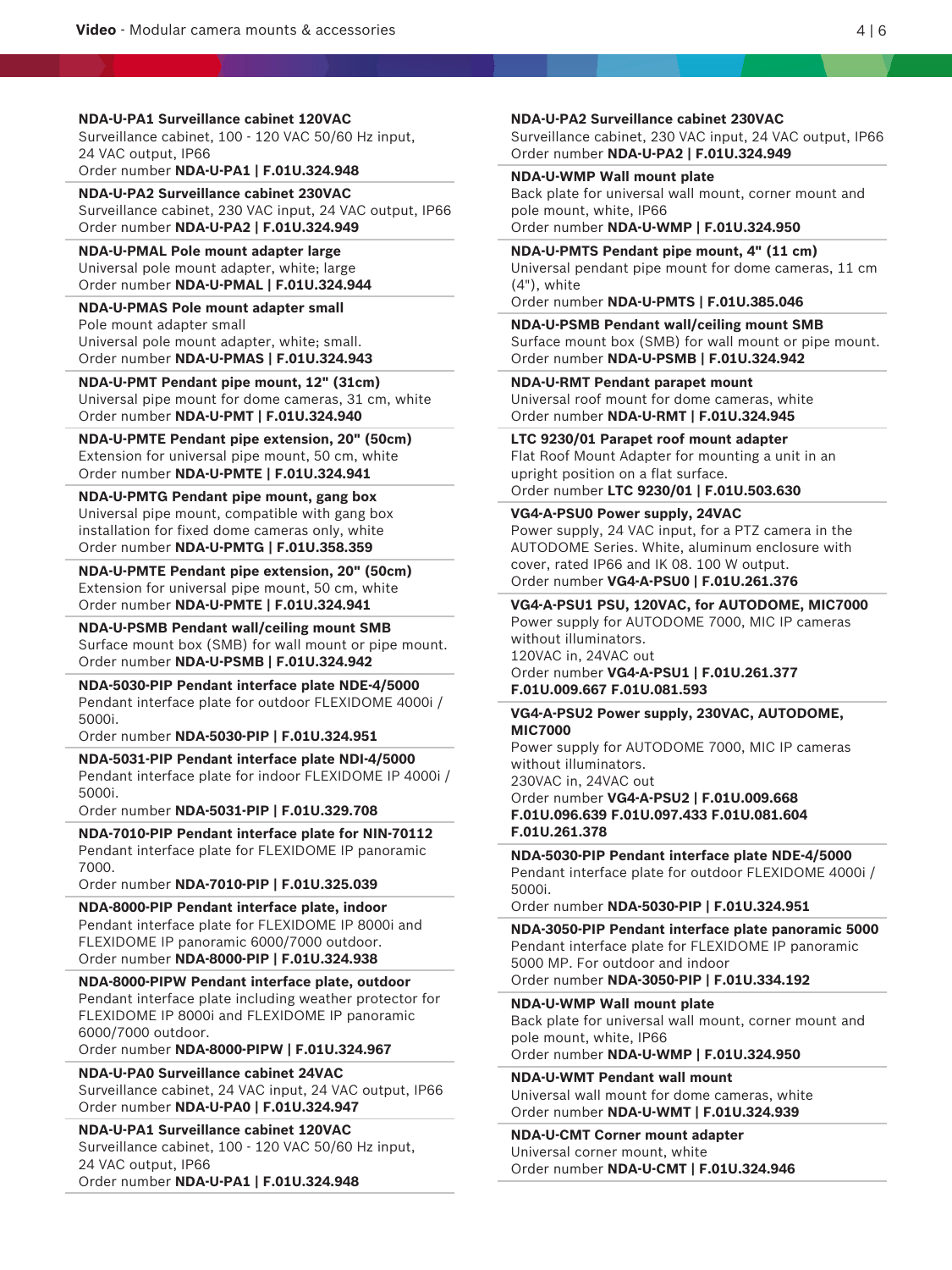**NDA-U-PA0 Surveillance cabinet 24VAC** Surveillance cabinet, 24 VAC input, 24 VAC output, IP66 Order number **NDA-U-PA0 | F.01U.324.947**

**NDA-U-PA1 Surveillance cabinet 120VAC** Surveillance cabinet, 100 - 120 VAC 50/60 Hz input, 24 VAC output, IP66

Order number **NDA-U-PA1 | F.01U.324.948**

### **NDA-U-PA2 Surveillance cabinet 230VAC** Surveillance cabinet, 230 VAC input, 24 VAC output, IP66 Order number **NDA-U-PA2 | F.01U.324.949**

**NDA-U-PMAL Pole mount adapter large** Universal pole mount adapter, white; large Order number **NDA-U-PMAL | F.01U.324.944**

**NDA-U-PMAS Pole mount adapter small** Pole mount adapter small Universal pole mount adapter, white; small. Order number **NDA-U-PMAS | F.01U.324.943**

#### **NDA-U-WMP Wall mount plate**

Back plate for universal wall mount, corner mount and pole mount, white, IP66

Order number **NDA-U-WMP | F.01U.324.950**

**NDA-U-PMTE Pendant pipe extension, 20" (50cm)** Extension for universal pipe mount, 50 cm, white Order number **NDA-U-PMTE | F.01U.324.941**

**NDA-U-PSMB Pendant wall/ceiling mount SMB** Surface mount box (SMB) for wall mount or pipe mount.

Order number **NDA-U-PSMB | F.01U.324.942**

**NDA-4020-PIP Pendant interface plate AUTODOME 4000**

Pendant interface plate for AUTODOME IP 4000i. Order number **NDA-4020-PIP | F.01U.324.952**

**NDA-7010-PIP Pendant interface plate for NIN-70112** Pendant interface plate for FLEXIDOME IP panoramic 7000.

Order number **NDA-7010-PIP | F.01U.325.039**

**NDA-5030-PIP Pendant interface plate NDE-4/5000** Pendant interface plate for outdoor FLEXIDOME 4000i / 5000i.

Order number **NDA-5030-PIP | F.01U.324.951**

**NDA-U-WMTG Pendant wall mount, gang box**

Universal wall mount, compatible with gang box installation for fixed dome cameras only, white Order number **NDA-U-WMTG | F.01U.358.358**

**NDA-U-PMTE Pendant pipe extension, 20" (50cm)** Extension for universal pipe mount, 50 cm, white Order number **NDA-U-PMTE | F.01U.324.941**

**NDA-U-PSMB Pendant wall/ceiling mount SMB** Surface mount box (SMB) for wall mount or pipe mount. Order number **NDA-U-PSMB | F.01U.324.942**

**NDA-5030-PIP Pendant interface plate NDE-4/5000** Pendant interface plate for outdoor FLEXIDOME 4000i / 5000i.

Order number **NDA-5030-PIP | F.01U.324.951**

**NDA-7010-PIP Pendant interface plate for NIN-70112** Pendant interface plate for FLEXIDOME IP panoramic 7000.

Order number **NDA-7010-PIP | F.01U.325.039**

**NDA-U-CMT Corner mount adapter** Universal corner mount, white Order number **NDA-U-CMT | F.01U.324.946**

**NDA-U-PA0 Surveillance cabinet 24VAC** Surveillance cabinet, 24 VAC input, 24 VAC output, IP66 Order number **NDA-U-PA0 | F.01U.324.947**

**NDA-U-PA1 Surveillance cabinet 120VAC** Surveillance cabinet, 100 - 120 VAC 50/60 Hz input, 24 VAC output, IP66 Order number **NDA-U-PA1 | F.01U.324.948**

**NDA-U-PA2 Surveillance cabinet 230VAC** Surveillance cabinet, 230 VAC input, 24 VAC output, IP66 Order number **NDA-U-PA2 | F.01U.324.949**

# **NDA-U-PMAL Pole mount adapter large**

Universal pole mount adapter, white; large Order number **NDA-U-PMAL | F.01U.324.944**

# **NDA-U-PMAS Pole mount adapter small**

Pole mount adapter small Universal pole mount adapter, white; small. Order number **NDA-U-PMAS | F.01U.324.943**

**NDA-U-WMP Wall mount plate**

Back plate for universal wall mount, corner mount and pole mount, white, IP66

Order number **NDA-U-WMP | F.01U.324.950**

**NDA-8000-PIP Pendant interface plate, indoor** Pendant interface plate for FLEXIDOME IP 8000i and FLEXIDOME IP panoramic 6000/7000 outdoor.

Order number **NDA-8000-PIP | F.01U.324.938**

**NDA-8000-PIPW Pendant interface plate, outdoor**

Pendant interface plate including weather protector for FLEXIDOME IP 8000i and FLEXIDOME IP panoramic 6000/7000 outdoor.

Order number **NDA-8000-PIPW | F.01U.324.967**

# **Accessories**

#### **NDA-4020-PLEN Plenum box for PTZ dome**

In-ceiling housing for plenum spaces for AUTODOME IP 4000i and AUTODOME IP 5000i cameras. Available in specific regions only.

Order number **NDA-4020-PLEN | F.01U.396.548 F.01U.324.915**

**SFP-2 Fiber module, multimode, 1310nm, 2LC** SFP Fiber Optic Module, 2 km (1.2 miles), 2 LC connectors. Multi-mode 1310 mm Order number **SFP-2 | F.01U.136.537**

**SFP-25 Fiber module, 1310/1550nm, 1SC** SFP Fiber Optic Module, 2 km (1.2 miles), 1 SC connector Multi-mode 1310/1550 nm Order number **SFP-25 | F.01U.136.541**

**SFP-26 Fiber module, 1550/1310nm, 1SC** SFP Fiber Optic Module, 2 km (1.2 miles), 1 SC connector Multi-mode 1550/1310 nm Order number **SFP-26 | F.01U.136.542**